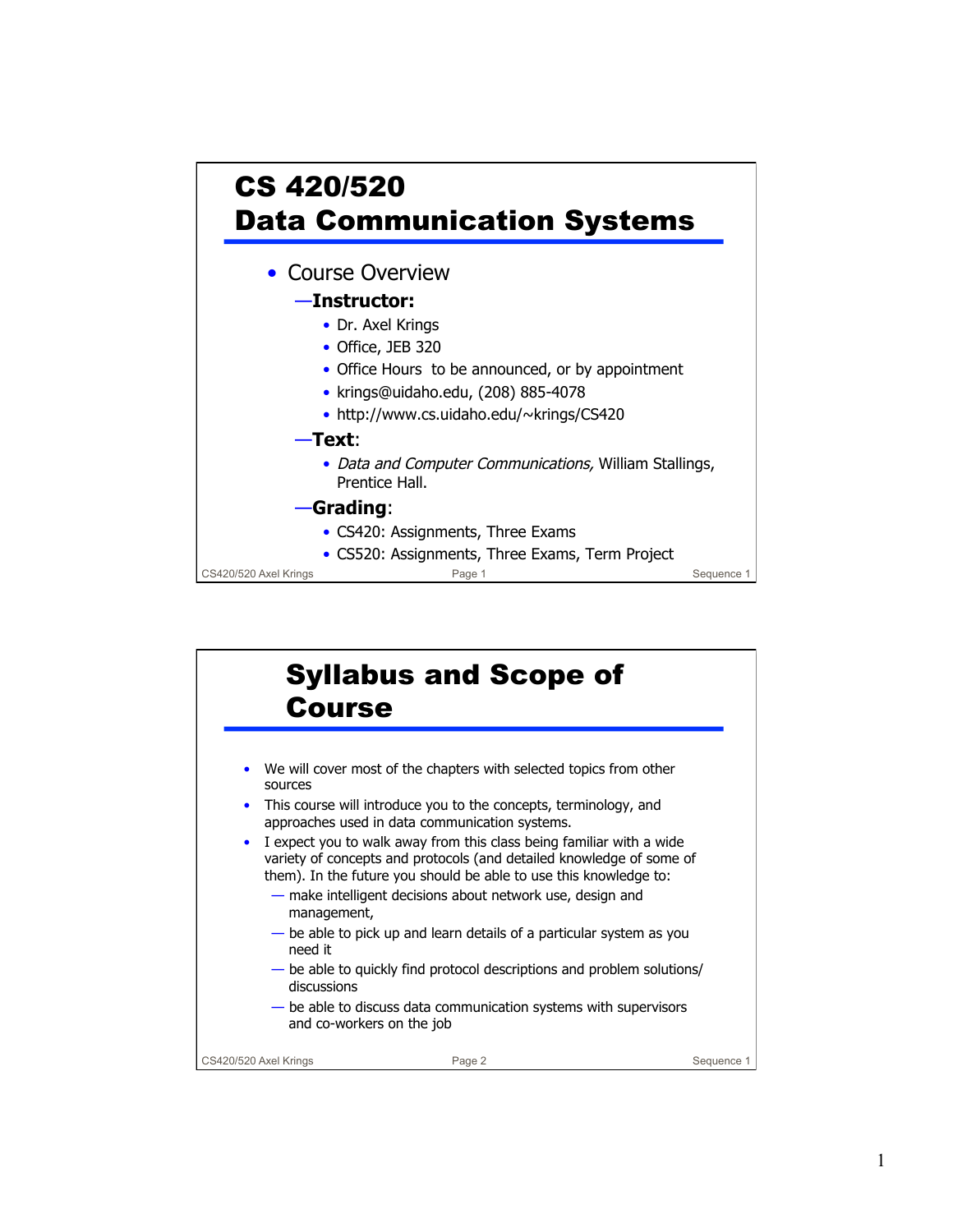

## Communications Tasks

| Transmission system utilization | Addressing         |            |
|---------------------------------|--------------------|------------|
| Interfacing                     | Routing            |            |
| Signal generation               | Recovery           |            |
| Synchronization                 | Message formatting |            |
| Exchange management             | Security           |            |
| Error detection and correction  | Network management |            |
| Flow control                    |                    |            |
| CS420/520 Axel Krings           | Page 4             | Sequence 1 |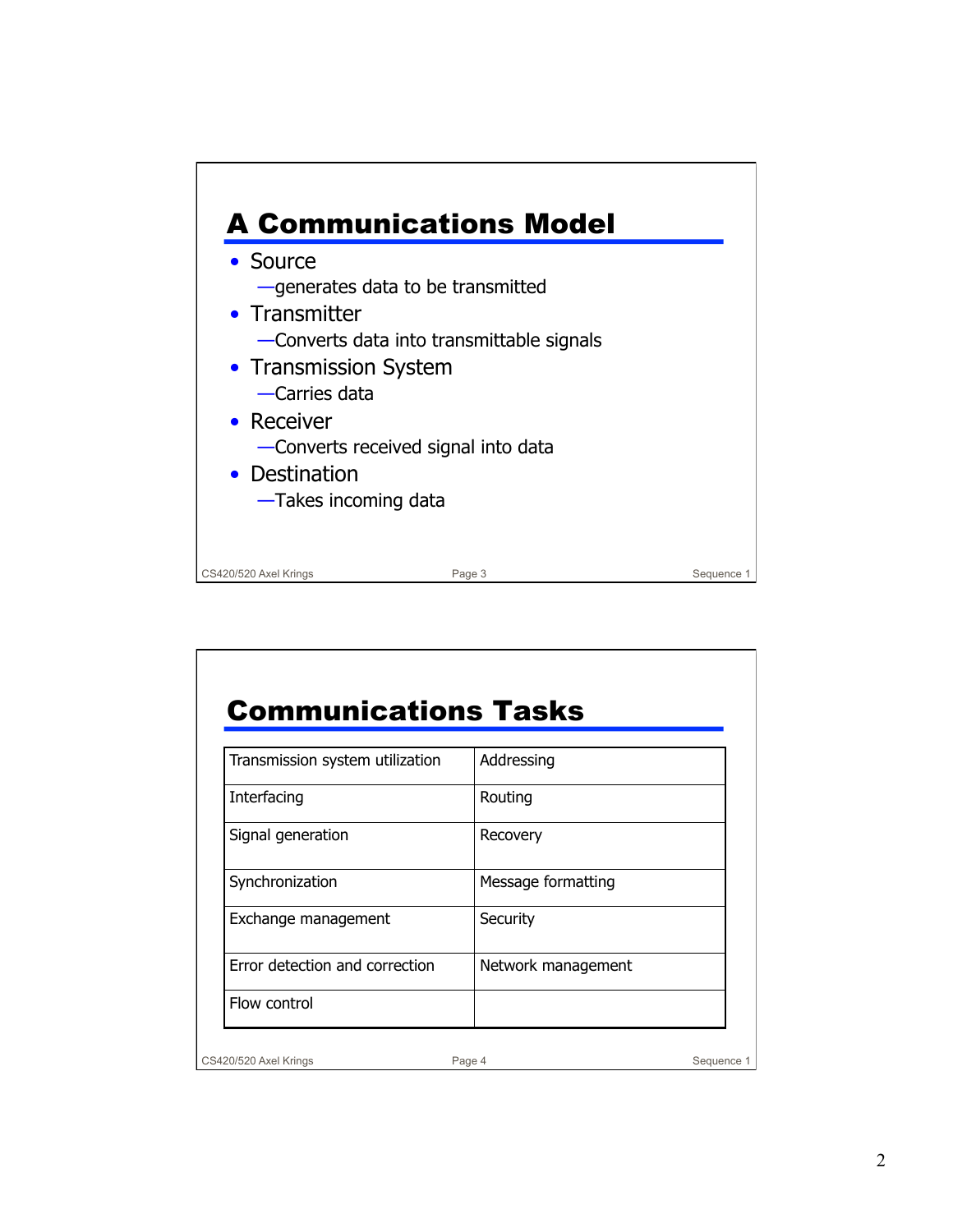

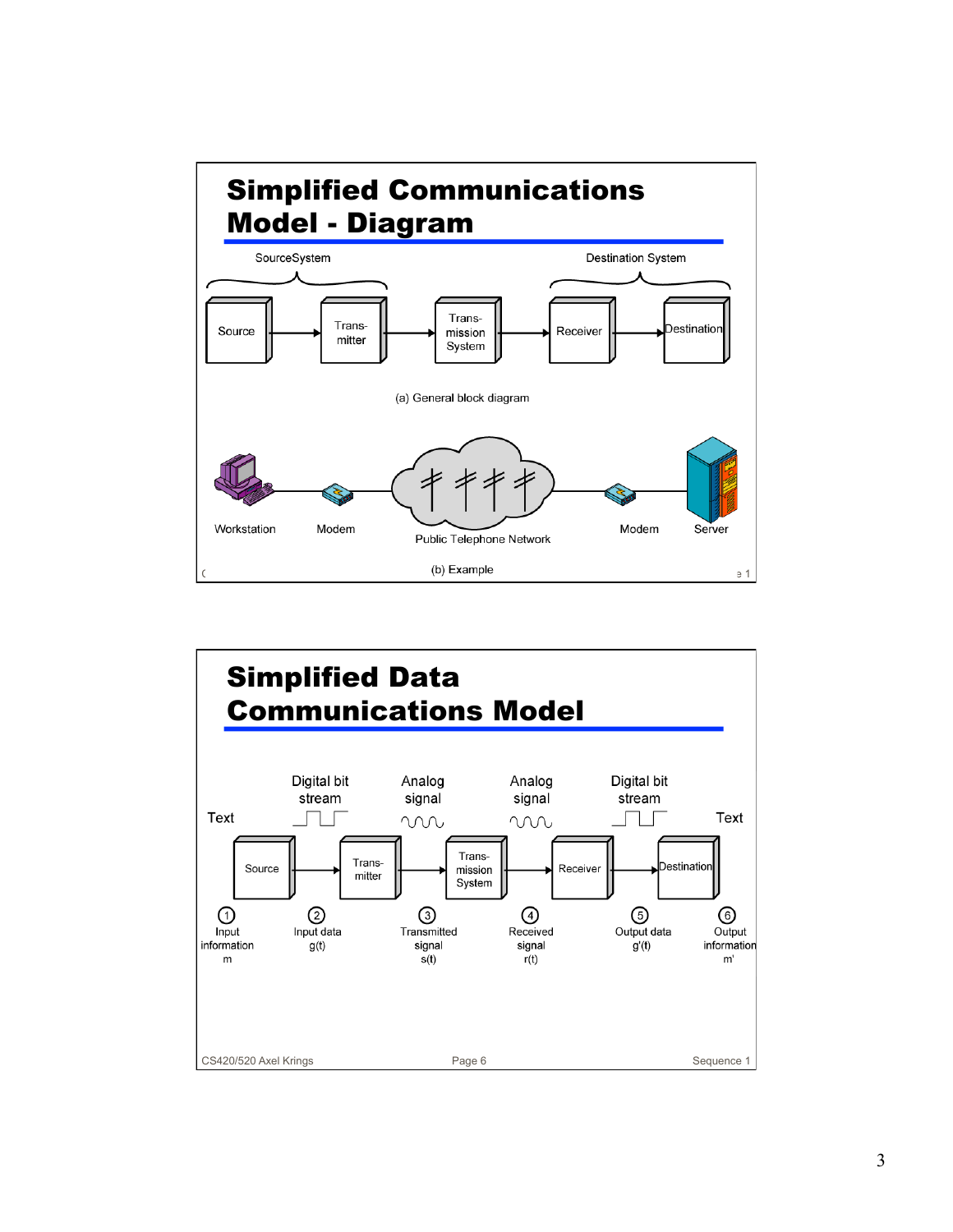

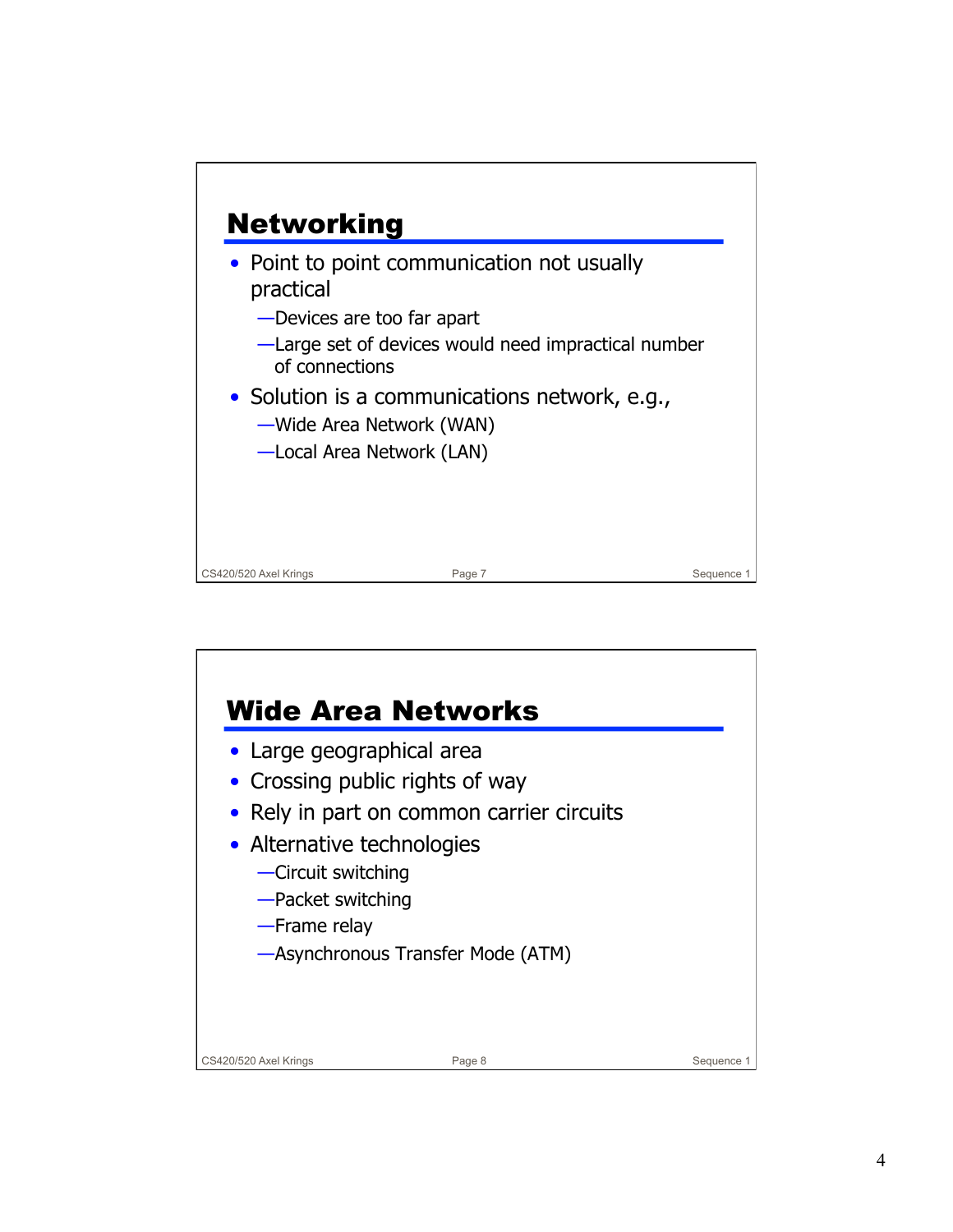

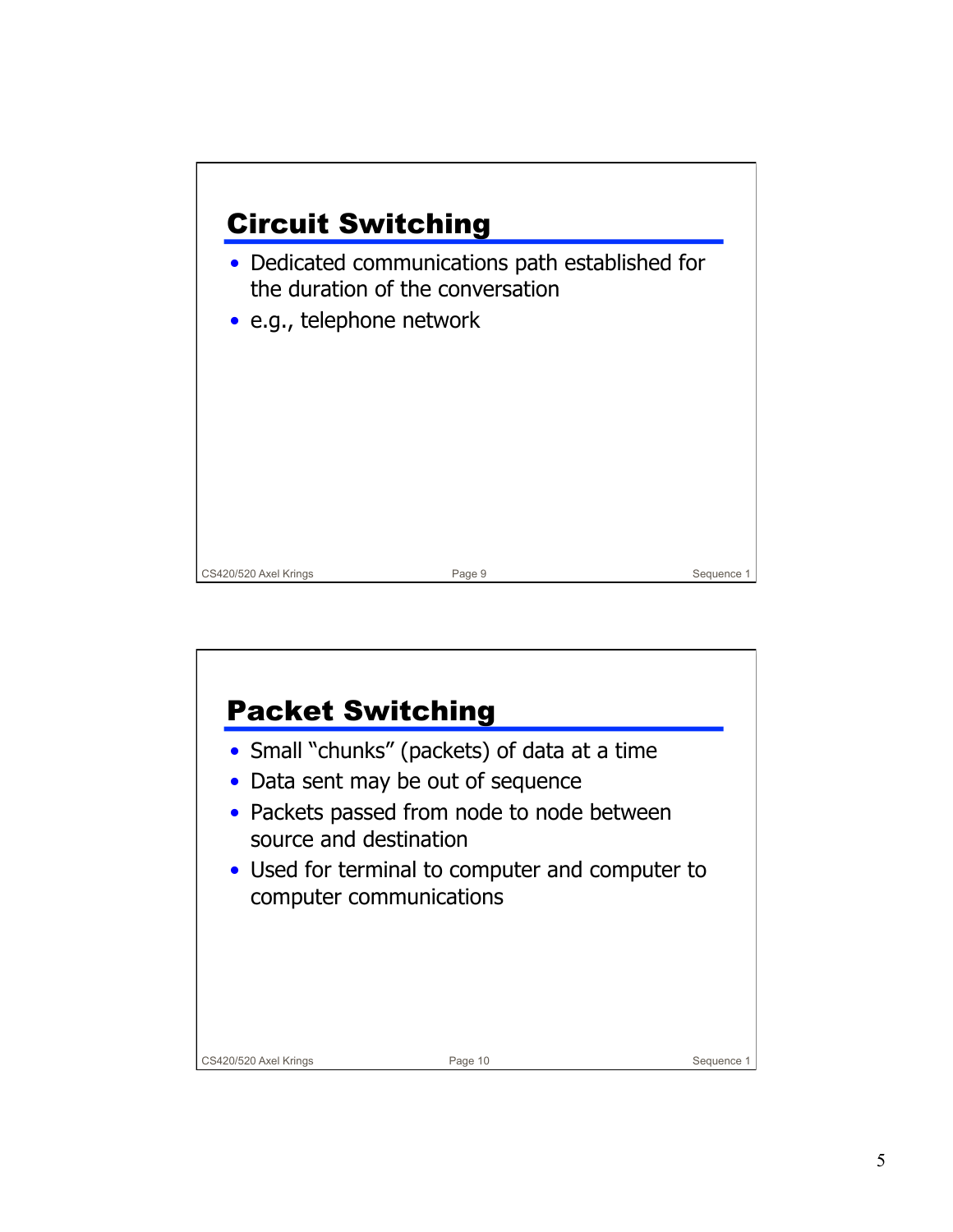

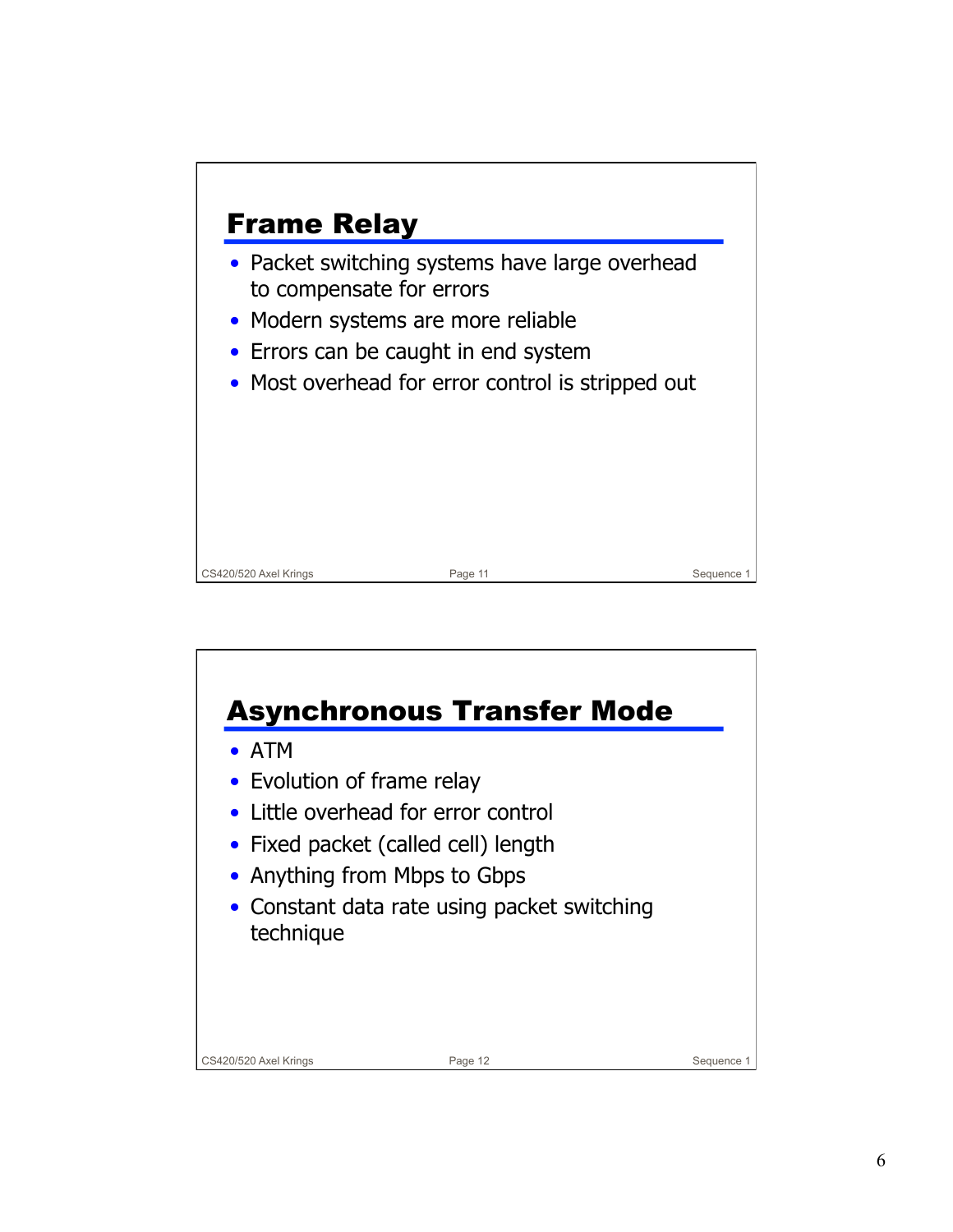